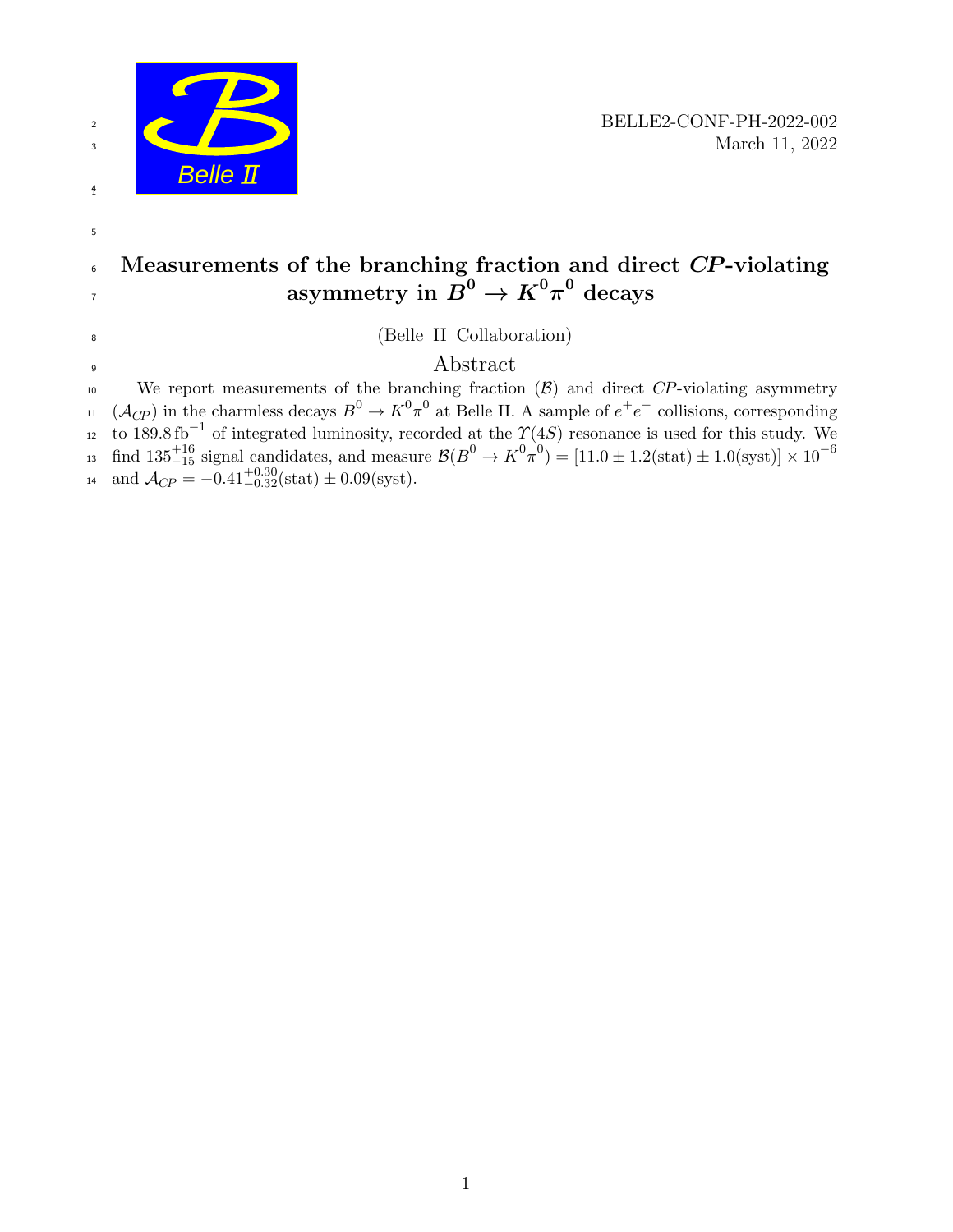### 15 1. INTRODUCTION

 $\Gamma_{16}$  Decays mediated by flavor-changing neutral currents such as  $B^0 \to K^0 \pi^0$  are suppressed in the standard model (SM) and provide an indirect route to search for beyond-the-SM physics [\[1\]](#page-10-0). The latter is accomplished by checking consistency between measurements and corresponding theory predictions, since new particles may enter the loop affecting various observables. One such observable probed at flavor factories is the asymmetry due to CP violation, which arises because of an irreducible phase in the Cabibbo-Kobayashi-Maskawa  $_{22}$  (CKM) matrix [\[2\]](#page-10-1) of the quark sector within the SM.

23 At Belle II, pairs of neutral B mesons are coherently produced in the process  $e^+e^- \rightarrow$ <sup>24</sup>  $\varUpsilon(4S) \to B^0 \overline{B}^0$ . When one of these mesons decays to a  $\overline{CP}$  eigenstate  $f_{CP}$  (e.g.  $K_s^0 \pi^0$ ) and the other to a flavor-specific final state  $f_{\text{tag}}$ , the time-dependent decay rate is given as

<span id="page-1-0"></span>
$$
\mathcal{P}(\Delta t) = \frac{e^{-|\Delta t|/\tau_{B^0}}}{4\tau_{B^0}} [1 + q\{\mathcal{A}_{CP}\cos(\Delta m_d \Delta t) + \mathcal{S}_{CP}\sin(\Delta m_d \Delta t)\}], \tag{1}
$$

<sup>26</sup> where  $\Delta t = t_{CP} - t_{\text{tag}}$  is the proper time difference between the decay into  $f_{CP}$  and  $f_{\text{tag}}$ , q <sup>27</sup> is the flavor of  $f_{\text{tag}}$  being +1 (-1) for the  $B^0$  ( $\overline{B}^0$ ) decay to  $f_{\text{tag}}$ ,  $\Delta m_d$  is the  $B^0$ - $\overline{B}^0$  mixing 28 frequency, and  $\tau_{B^0}$  is the  $B^0$  lifetime. The quantity  $\mathcal{A}_{CP}$  is a measure of direct  $CP$  violation, and  $S_{\!C\!P}$  denotes CP violation due to interference between decays with and without  $B^0$ - $\overline{B}^0$ 29 <sup>30</sup> mixing.

31 The CKM and color suppression of the tree-level  $b \to su\overline{u}$  transition means that  $B^0 \to$ <sup>32</sup>  $K_s^0 \pi^0$  decays are dominated by the top-quark mediated  $b \to sd\bar{d}$  loop diagram, which carries a weak phase  $\arg(V_{tb}V_{ts}^*)$ ;  $V_{ij}$  denote the CKM matrix elements. If subleading contributions are small,  $S_{CP}$  is expected to be equal to  $\sin 2\phi_1$  and  $\mathcal{A}_{CP} \approx 0$ . Further,  $B^0 \to K_s^0 \pi^0$  decays <sup>35</sup> comprise a key component in improving the sensitivity of an isospin sum-rule proposed by <sup>36</sup> Gronau [\[3\]](#page-10-2). The sum rule, given by

$$
I_{K\pi} = \mathcal{A}_{K^{+}\pi^{-}} + \mathcal{A}_{K^{0}\pi^{+}} \frac{\mathcal{B}(K^{0}\pi^{+})}{\mathcal{B}(K^{+}\pi^{-})} \frac{\tau_{B^{0}}}{\tau_{B^{+}}} - 2\mathcal{A}_{K^{+}\pi^{0}} \frac{\mathcal{B}(K^{+}\pi^{0})}{\mathcal{B}(K^{+}\pi^{-})} \frac{\tau_{B^{0}}}{\tau_{B^{+}}} - 2\mathcal{A}_{K^{0}\pi^{0}} \frac{\mathcal{B}(K^{0}\pi^{0})}{\mathcal{B}(K^{+}\pi^{-})} = 0, (2)
$$

 $37$  properly accounts for subleading amplitudes by combining the branching fraction  $(\mathcal{B})$  and <sup>38</sup>  $\mathcal{A}_{\mathcal{Q}P}$  values measured in B decays to four possible  $K\pi$  final states:  $K^+\pi^-$ ,  $K^0\pi^+$ ,  $K^+\pi^0$ , and <sup>39</sup>  $K^0\pi^0$ . A precise measurement of B and  $\mathcal{A}_{CP}$  in these channels thus represents an important consistency test of the SM, as described in Eq. (2). Related measurements in  $B^0 \to K^0 \pi^0$ 40 <sup>41</sup> decays have been reported by Belle [\[4,](#page-10-3) [5\]](#page-10-4) and BaBar [\[6,](#page-10-5) [7\]](#page-10-6). With the data size anticipated at <sup>42</sup> Belle II, we expect to have significantly smaller uncertainties compared to what the earlier <sup>43</sup> two experiments have achieved for these quantities.

 $_{44}$  In this document, we report measurements of  ${\cal B}$  and  ${\cal A}_{C\!P}$  in  $B^0\to K^0\pi^0$  decays conducted <sup>45</sup> using a time-dependent analysis at Belle II. As our focus is more on  $\mathcal{A}_{CP}$  than  $\mathcal{S}_{CP}$  coupled with limited data sample available, we fix the  $S_{C\!P}$  value to its world average in  $B^0 \to \bar{K}_s^0 \pi^0$ 46 <sup>47</sup> decays [\[8\]](#page-11-0).

### 48 2. THE BELLE II DETECTOR AND DATA SAMPLE

49 Belle II [\[9\]](#page-11-1) is a particle spectrometer with almost  $4\pi$  solid-angle coverage, designed to  $\overline{\phantom{a}}$  reconstruct final-state particles of  $e^+e^-$  collisions delivered by the SuperKEKB asymmetric-<sup>51</sup> energy collider [\[10\]](#page-11-2), located at the KEK laboratory in Tsukuba, Japan. The energies of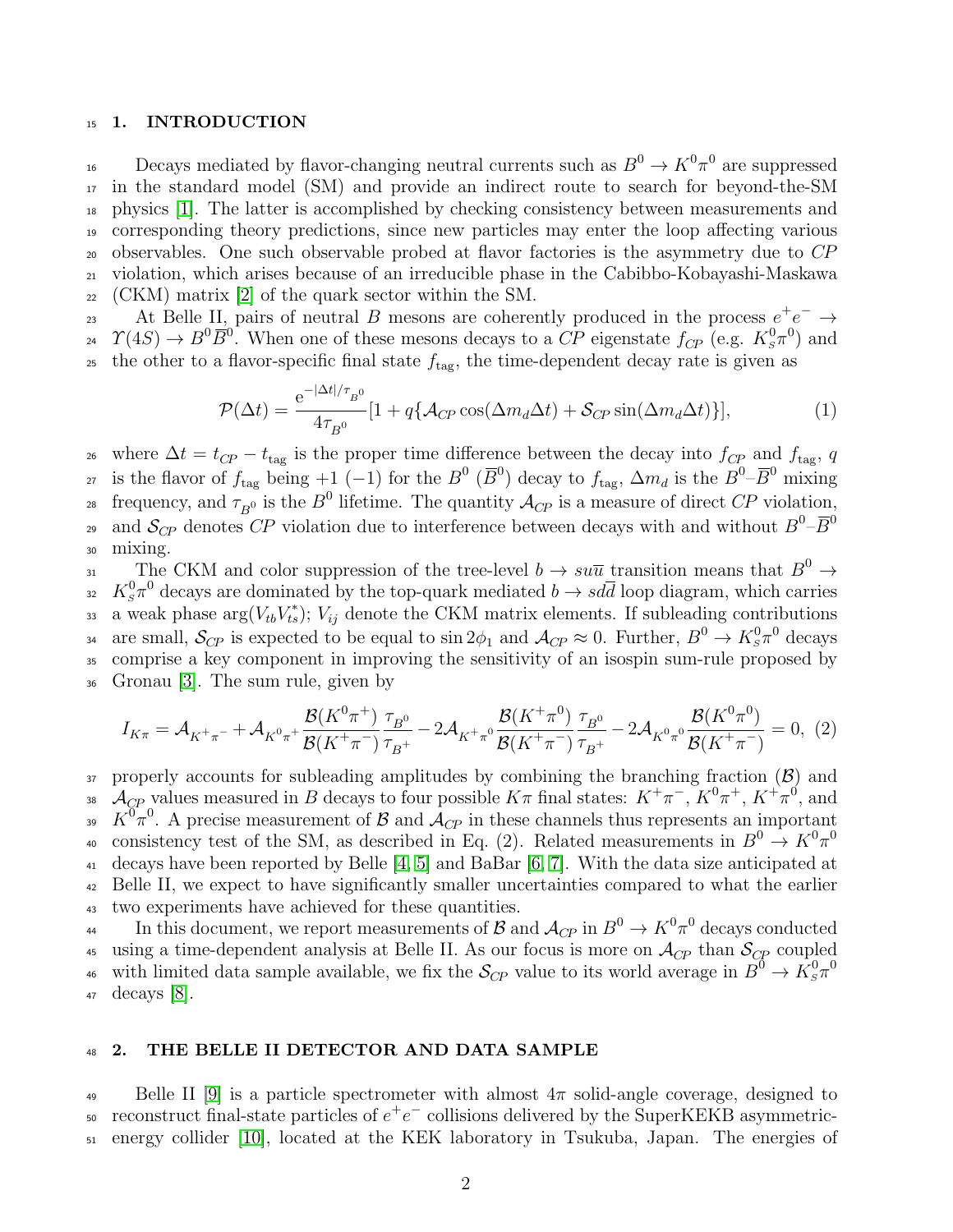the positron and electron beams are 4 and 7 GeV, respectively. Belle II comprises a num- ber of subdetectors surrounding the interaction point (IP) in a cylindrical geometry. The <sup>54</sup> innermost one is the vertex detector (VXD), which uses position-sensitive silicon layers to sample the trajectories of charged particles ('tracks') in the vicinity of the interaction region to extrapolate the decay positions of their long-lived parent particles. The VXD includes two inner layers of DEPFET-based pixel sensors and four outer layers of double-sided mi- crostrip sensors. The second pixel layer is currently incomplete covering one sixth of the azimuthal angle. Charged-particle momenta and charges are measured by a large-radius, helium-ethane, small-cell central drift chamber (CDC), which also offers charged-particle- identification information via a measurement of specific ionization. A Cherenkov-light angle  $\epsilon_2$  and time-of-propagation (TOP) detector surrounding the CDC provides charged-particle identification in the central detector volume, supplemented by proximity-focusing, aerogel, ring-imaging Cherenkov (ARICH) detectors in the forward region with respect to the elec- tron beam. A CsI(Tl)-crystal electromagnetic calorimeter (ECL) provides electron-energy measurements and photon reconstruction. A solenoid surrounding the ECL generates a uni- form axial 1.5 T magnetic field filling its inner volume. Layers of plastic scintillators and resistive-plate chambers, interspersed between the magnetic flux-return iron plates, allow <sup>69</sup> for the identification of  $K<sub>L</sub><sup>0</sup>$  and muons. The subdetectors most relevant for our study are the VXD, CDC, and ECL.

 $71$  The data sample used in the study consists of all good-quality runs collected at a center-<sup>72</sup> of-mass (CM) energy near the  $\Upsilon(4S)$  resonance, corresponding to an integrated luminosity of <sup>73</sup> 189.8 fb<sup>-1</sup>. We use large samples of simulated  $e^+e^- \to q\bar{q}$   $(q = u, d, s, c)$ ,  $\gamma(4S) \to B^0\overline{B}^0$  and  $B^+B^-$  events to optimize the event selection and study possible background contributions. <sup>75</sup> We also use Monte Carlo (MC) signal events to determine signal models and estimate the <sup>76</sup> selection efficiency.

 $77$  The B-meson decays are simulated with the EvtGen generator [\[11\]](#page-11-3), and the effect of <sup>78</sup> final-state radiation is simulated by the Photos package [\[12\]](#page-11-4). The simulation of  $e^+e^- \rightarrow$  $\overline{q}$  qq continuum background uses the KKMC generator [\[13\]](#page-11-5) interfaced to Pythia [\[14\]](#page-11-6). The <sup>80</sup> interactions of final-state particles with the detector are simulated using Geant4 [\[15\]](#page-11-7).

### 81 3. RECONSTRUCTION AND SELECTION

82 Charged-particle tracks are reconstructed with the VXD and CDC. Photons are identi-<sup>83</sup> fied as isolated ECL clusters that are not matched to any track. The  $K_s^0$  candidates are <sup>84</sup> reconstructed from pairs of oppositely charged tracks having an invariant mass between 482 <sup>85</sup> and 513 MeV/ $c^2$ . We reconstruct  $\pi^0$  candidates from pairs of photons that have energies <sup>86</sup> greater than 80 and 223 MeV if detected in the ECL barrel and endcap, respectively. The s. selection also requires the  $\pi^0$  mass to lie between 119 and 150 MeV/ $c^2$  and the absolute coss sine of its  $\pi^0$  helicity angle to be less than 0.953. These criteria suppress contributions from <sup>89</sup> misreconstructed  $\pi^0$  candidates.

<sup>90</sup> The B-meson candidate is reconstructed by combining a  $K_s^0$  with a  $\pi^0$  candidate. For <sup>91</sup> this purpose, we use two kinematic variables: the beam-energy-constrained mass  $(M_{\text{bc}})$  and 92 the energy difference  $(\Delta E)$ , defined as

$$
M_{\rm bc} = \sqrt{E_{\rm beam}^2 - \vec{p}_B^2},
$$
  
\n
$$
\Delta E = E_B - E_{\rm beam},
$$
\n(3)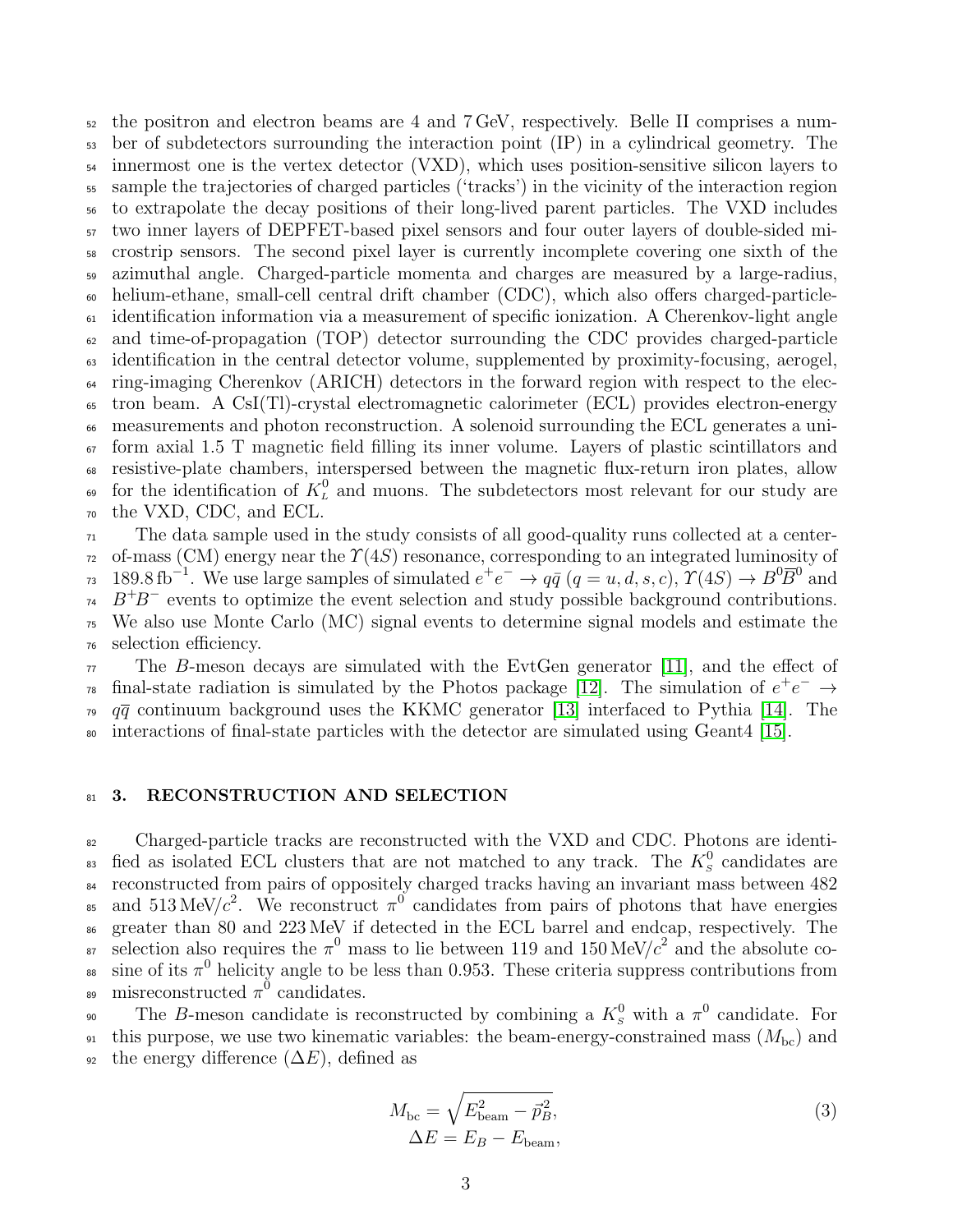93 where  $E_{\text{beam}}$  is the beam energy,  $E_B$  and  $\vec{p}_B$  are respectively the reconstructed energy and 94 momentum of the B meson; all calculated in the CM frame. We retain candidate events <sup>95</sup> satisfying  $5.24 < M_{\text{bc}} < 5.29$  GeV/ $c^2$  and  $|\Delta E| < 0.3$  GeV.

<sup>96</sup> The presence of a high momentum  $\pi^0$  causes a nontrivial correlation between  $M_{\text{bc}}$  and 97  $\Delta E$  owing to the shower leakage of final-state photons. To reduce the correlation with  $\Delta E$ we use the following modified version of  $M_{\text{bc}}$ , calculated from the beam energy and momenta <sup>99</sup> of final-state particles as:

$$
M'_{\rm bc} = \sqrt{E_{\rm beam}^2 - \left(\vec{p}_{K_S^0} + \frac{\vec{p}_{\pi^0}}{|\vec{p}_{\pi^0}|} \sqrt{(E_{\rm beam} - E_{K_S^0})^2 - m_{\pi^0}^2}\right)^2},\tag{4}
$$

where all kinematic quantities are again calculated in the CM frame. We will refer to  $M'_{\text{bc}}$  $_{101}$  as just  $M_{\rm bc}$  henceforth in this document.

<sup>102</sup> As shown in Eq. [\(1\)](#page-1-0), one of the important parameters to calculate the time-dependent 103 decay rate is  $\Delta t$ . We find that its error  $(\Delta t_{\rm err})$  has a significant tail as shown in Fig. [1,](#page-3-0) caused  $\Delta_{104}$  by  $\tilde{K}_s^0$  decays outside the VXD that lead to a poor decay time resolution. To suppress such to be less than 2.5 ps.  $\epsilon$ 



<span id="page-3-0"></span>FIG. 1. Distribution of  $\Delta t_{\text{err}}$  obtained for signal events after applying all the criteria described above. The downward arrow indicates the position of the  $\Delta t_{\text{err}}$  selection. 106

107 The most dominant source of background is from  $e^+e^- \rightarrow q\bar{q}$  continuum process. These <sup>109</sup> events result in final-state particles collimated into two back-to-back jets, whereas those  $f_{110}$  from  $e^+e^- \to \gamma(4S) \to B\overline{B}$  are uniformly distributed over the  $4\pi$  solid angle. We exploit <sup>111</sup> this difference in event topology to suppress continuum background. We combine a set <sup>112</sup> of 39 variables, known to provide discrimination between B-meson signal and continuum <sup>113</sup> background, using a boosted-decision-tree (BDT) classifier [\[16\]](#page-11-8). For this purpose, we use  $e^+e^- \rightarrow q\bar{q}$ ,  $B^0\bar{B}^0$  and  $B^+B^-$  MC events, each equivalent to an integrated luminosity of <sup>115</sup> 1 ab<sup>-1</sup>. The BDT output  $(C_{\text{out}})$  distribution shown in Fig. [2](#page-4-0) clearly discriminates the signal  $\mu_{\text{116}}$  from background events. As it is difficult to analytically model the  $C_{\text{out}}$  shape, we translate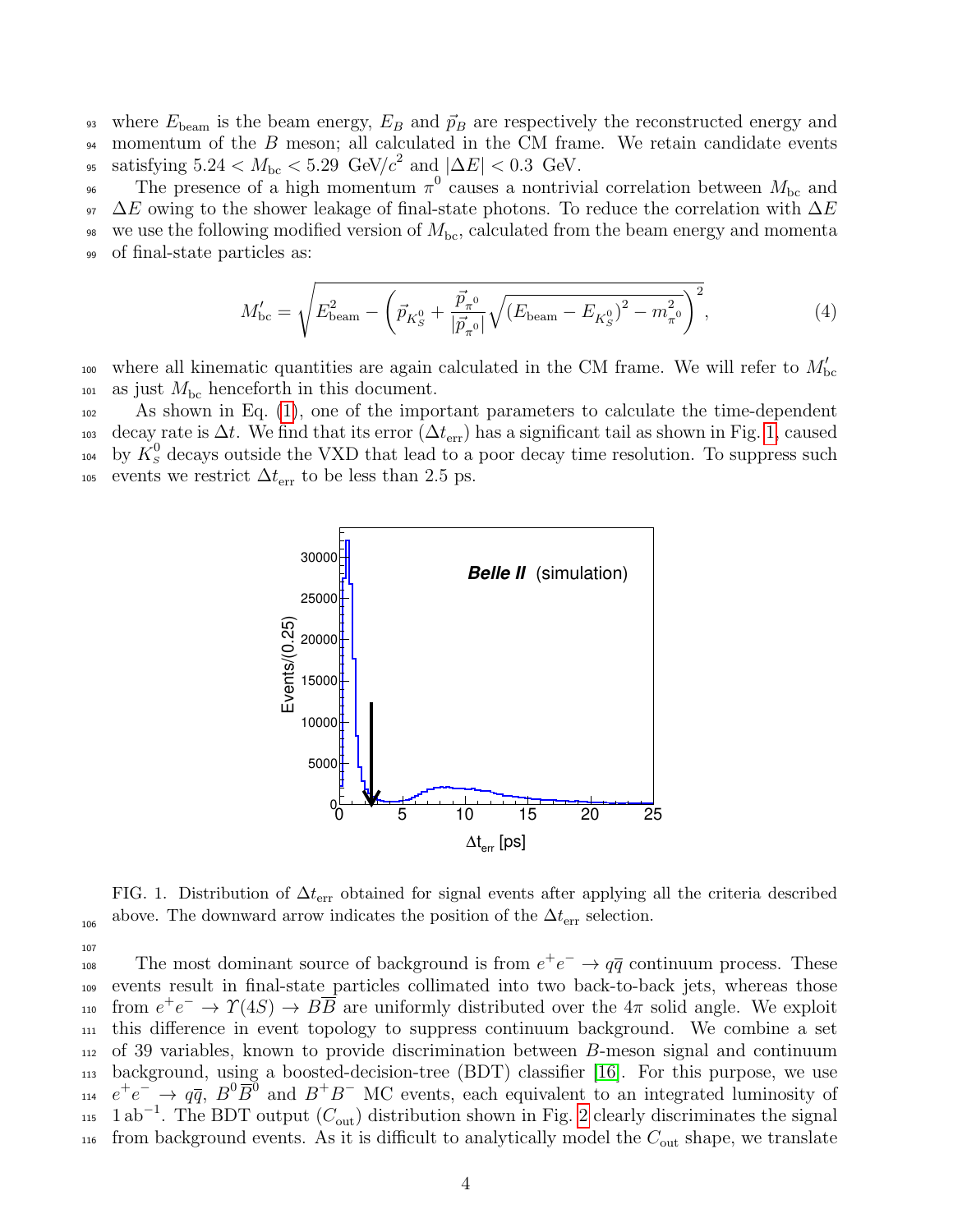<sup>117</sup> it into a new variable:

$$
C'_{\text{out}} = \ln\left(\frac{C_{\text{out}} - C_{\text{out,min}}}{C_{\text{out,max}} - C_{\text{out}}}\right),\tag{5}
$$

118 which can be parametrized by one or more Gaussian functions. Here,  $C_{\text{out,min}} = 0.6$  and  $C_{\text{out,max}} \simeq 1$ . With the  $C_{\text{out,min}}$  criterion, we reject about 89% of the continuum background <sup>120</sup> with a 18% relative loss in signal efficiency.



<span id="page-4-0"></span>FIG. 2. Distributions of BDT output obtained for signal and background MC events.

121 122

<sup>123</sup> After the final selection and background suppression, we find that the average number  $124$  of B candidates per event is 1.009. The multiple candidates mostly arise due to a random <sup>125</sup> combination of final-state particles. To select the best candidate in events with multiple <sup>126</sup> candidates, we first compare the  $\pi^0$  mass-constrained fit  $\chi^2$  probability ('p-value'). In case there are more than one candidates sharing the same  $\pi^0$  mass-constrained fit p-value, we <sup>128</sup> pick up the one with the best  $K_s^0$  vertex fit p-value. Our best candidate selection retains  $129\,74\%$  of the time the correct B candidate in events with multiple B candidates.

<sup>130</sup> The efficiency of correctly reconstructed signal events after all the selection is 12.3%, and <sup>131</sup> the fraction of self cross-feed (SCF) events is 1.5%. As the SCF fraction is small, we consider <sup>132</sup> both correctly reconstructed and SCF events as part of the signal.

<sup>133</sup> To facilitate a time-dependent analysis in absence of any charged particles directly coming from the  $B^0$  meson, we make use of the interaction point (IP) constraint for inferring the  $B^0$ 134 <sup>135</sup> decay vertex. For this, the flight direction of each  $K_S^0$  candidate is required to be consistent <sup>136</sup> with the direction of its vertex displacement with respect to the IP. On the other hand, <sup>137</sup> the tag-side vertex is obtained using well-reconstructed tracks that are not assigned to the <sup>138</sup>  $B^0 \to K^0_s \pi^0$  decay. We determine the flavor of the tag-side B meson (q) from properties 139 of particles that are not associated with the reconstructed  $B^0 \to K_s^0 \pi^0$  decay. The Belle II 140 flavor tagging algorithm [\[17\]](#page-11-9) returns, as the tagging decision,  $q = +1$  (-1) when the tagged B <sup>141</sup> meson is a  $B^0$  ( $\overline{B}{}^0$ ), and the tagging dilution, r that ranges from 0 (no flavor discrimination) <sup>142</sup> to 1 (unambiguous flavor assignment).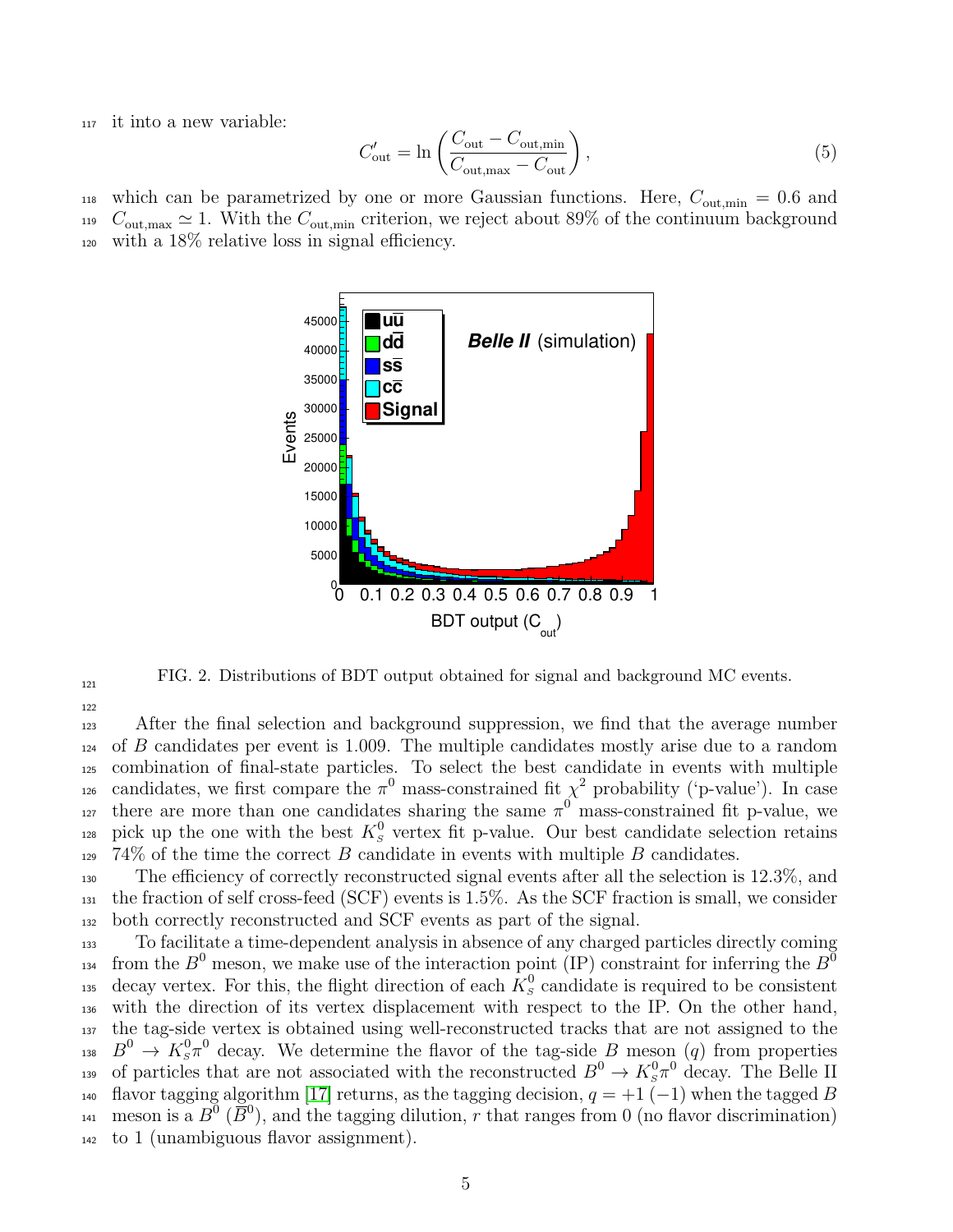### 143 4. SIGNAL EXTRACTION

<sup>144</sup> We obtain the signal yield and  $CP$  asymmetry from a four-dimensional  $(4D)$  unbinned <sup>145</sup> extended maximum-likelihood fit to  $M_{\text{bc}}$ ,  $\Delta E$ ,  $C'_{\text{out}}$ , and  $\Delta t$ . For the signal component,  $M_{\text{bc}}$ <sup>146</sup> is modeled with the sum of a Crystal Ball (CB) [\[18\]](#page-11-10) and a Gaussian function with common  $147$  mean,  $\Delta E$  with the sum of a CB and a double Gaussian function with common mean, and <sup>148</sup>  $C'_{\text{out}}$  with the sum of an asymmetric and a regular Gaussian function. The  $\Delta t$  probability <sup>149</sup> density function (PDF) is given by

$$
\mathcal{P}_{\text{sig}}(\Delta t, q) = \frac{e^{-|\Delta t|/\tau_{B^0}}}{4\tau_{B^0}} \left[ \{ 1 - q\Delta w_r + q\mu_r (1 - 2w_r) \} + \{ q(1 - 2w_r) + \mu_r (1 - q\Delta w_r) \} \right] \tag{6}
$$

$$
\left\{ \mathcal{A}_{CP} \cos(\Delta m_d \Delta t) + \mathcal{S}_{CP} \sin(\Delta m_d \Delta t) \} \right] \otimes \mathcal{R}_{\text{sig}},
$$

where  $w_r$  is the wrong tag fraction,  $\Delta w_r$  is the difference in  $w_r$  between  $B^0$  and  $\overline{B}^0$ ,  $\mu_r$ 150 <sup>151</sup> is the difference in their tagging efficiency, and  $\mathcal{R}_{sig}$  is the proper time resolution function, <sup>152</sup> composed of a double Gaussian. We set  $\tau_{B^0}$  to 1.520 ps and  $\Delta m_d$  to 0.507 ps<sup>-1</sup> [\[8\]](#page-11-0). The data are divided into seven  $q \cdot r$  bins with the tagging parameters for each bin  $(w_r, \Delta w_r, \text{ and } \mu_r)$ <sup>154</sup> fixed to the respective values obtained in Ref. [\[17\]](#page-11-9). All signal PDF shapes are fixed to the 155 values determined from a  $q \cdot r$  binned fit to signal MC events. For the continuum background 156 component, an ARGUS function [\[19\]](#page-11-11) is used for  $M_{\text{bc}}$ , a linear function for  $\Delta E$ , and the sum of <sup>157</sup> an asymmetric and a regular Gaussian function for  $C'_{\text{out}}$ . Its  $\Delta t$  distribution is modeled with <sup>158</sup> an exponential function convolved with a Gaussian for the tail; we use a double Gaussian for <sup>159</sup> its resolution function  $(\mathcal{R}_{q\bar{q}})$ . For the continuum background component, we float the PDF 160 shape parameters common over the  $q \cdot r$  bins. For the BB background component, a two- $161$  dimensional Kernel estimation PDF [\[20\]](#page-11-12) is used to model both  $\Delta E$  and  $M_{\rm bc}$  distributions, <sup>162</sup> and the sum of an asymmetric and a regular Gaussian function is used for  $C'_{\text{out}}$ . Its  $\Delta t$ <sup>163</sup> distribution is modeled with an exponential function convolved with a Gaussian for the tail; <sup>164</sup> we again use a double Gaussian for its resolution function  $(\mathcal{R}_{B\overline{B}})$ . The BB background <sup>165</sup> shape are fixed from the overall MC fit.

166 The free parameters in our final fit are the signal yield,  $\mathcal{A}_{CP}$ , Gaussian-constrained  $B\overline{B}$  $167$  background yield, continuum background yield,  $M_{\text{bc}}$  ARGUS parameter,  $\Delta E$  slope, and <sup>168</sup>  $C'_{\text{out}}$  relative width for the  $q\bar{q}$  component. The  $\mathcal{S}_{C\!P}$  value fixed to its world average [\[8\]](#page-11-0). We <sup>169</sup> correct the  $M_{\text{bc}}$ ,  $\Delta E$ , and  $\overline{C}_{\text{out}}'$  PDF shapes for possible data-MC differences, according to 170 the values obtained with a control sample of  $B^+ \to \overline{D}^0 (\to K^+ \pi^- \pi^0) \pi^+$ .

171 We use a control sample  $B^0 \to J/\psi K^0_s$  to validate the time-dependent analysis framework. 172 To mimic the signal decay, we do not vertex the two charged leptons coming from the  $J/\psi$ <sup>173</sup> decay. The obtained values of the  $B^0$  lifetime,  $\mathcal{A}_{CP}$ , and  $\mathcal{S}_{CP}$  are found to be consistent  $174$  with their world average [\[8\]](#page-11-0). The same sample is also used to correct the  $\Delta t$  PDF shape <sup>175</sup> parameters for possible data-MC differences.

 $F_{176}$  Figure [3](#page-6-0) shows the sum of projections for the seven  $q \cdot r$ -binned 4D fit, where the signal 177 region criteria (5.27 <  $M_{\text{bc}}$  < 5.29 GeV/ $c^2$ , −0.15 <  $\Delta E$  < 0.10 GeV, and  $C'_{\text{out}} > 0.0$ )  $\alpha$ <sub>178</sub> are applied on all but for the variable plotted. The obtained signal yield is  $135^{+16}_{-15}$ , where the quoted uncertainty is statistical only. We also find  $2214^{+49}_{-48}$  and  $44 \pm 5$  events for the <sup>180</sup>  $q\bar{q}$  and  $B\bar{B}$  background, respectively. The  $B^0 \to K^0\pi^0$  branching fraction and direct CP asymmetry are measured to be  $(11.0 \pm 1.2 \pm 1.0) \times 10^{-6}$  and  $0.41_{-0.32}^{+0.30} \pm 0.09$ , respectively. <sup>182</sup> The first uncertainties are statistical and the second are systematic (described below). This <sup>183</sup> is an improved measurement of  $\mathcal{B}$  and  $\mathcal{A}_{CP}$  in  $B^0 \to K^0 \pi^0$  decays compared to the previous 184 Belle II result [\[21\]](#page-11-13) where a time-integrated study was performed to determine the  $\mathcal{A}_{CP}$  value.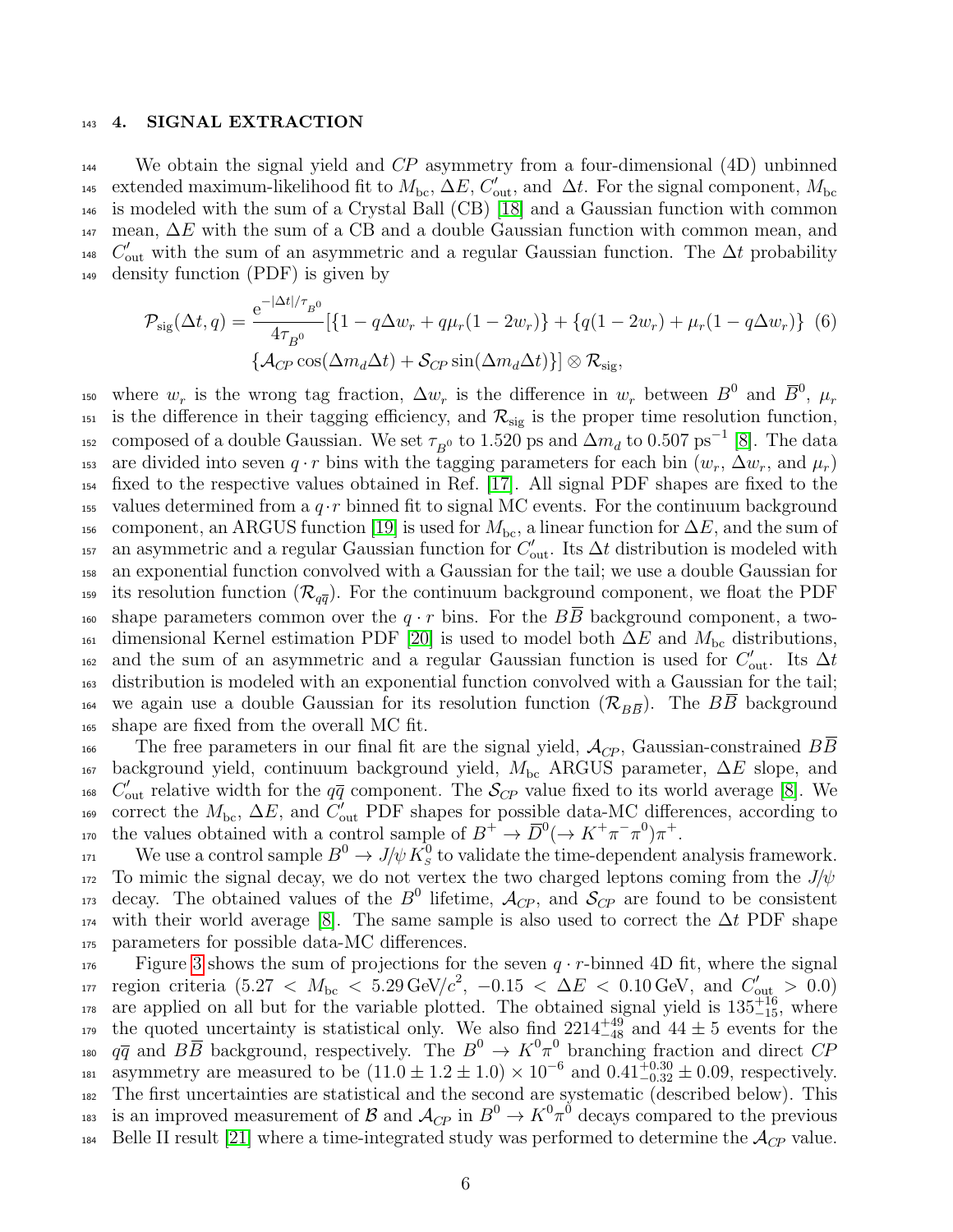

<span id="page-6-0"></span>FIG. 3. Signal enhanced 4D fit projections for the  $q \cdot r$  integrated sample.

### 185 5. SYSTEMATIC UNCERTAINTIES

 Various sources of systematic uncertainties contributing to the branching fraction and direct CP asymmetry are reported in Tables [I](#page-8-0) and [II,](#page-9-0) respectively. We assume these sources to be independent and add their contributions in quadrature to get the total systematic uncertainty.

### <sup>190</sup> 5.1. Systematic uncertainties on the branching fraction

**• Tracking efficiency:** The systematic uncertainty due to possible data-MC discrep-<sup>192</sup> ancies in the reconstruction of charged particles is 0.3% for per track[\[22\]](#page-11-14). We linearly add this uncertainty corresponding to each of the two pion tracks coming from the  $K_s^0$ 193 <sup>194</sup> decay in the signal side.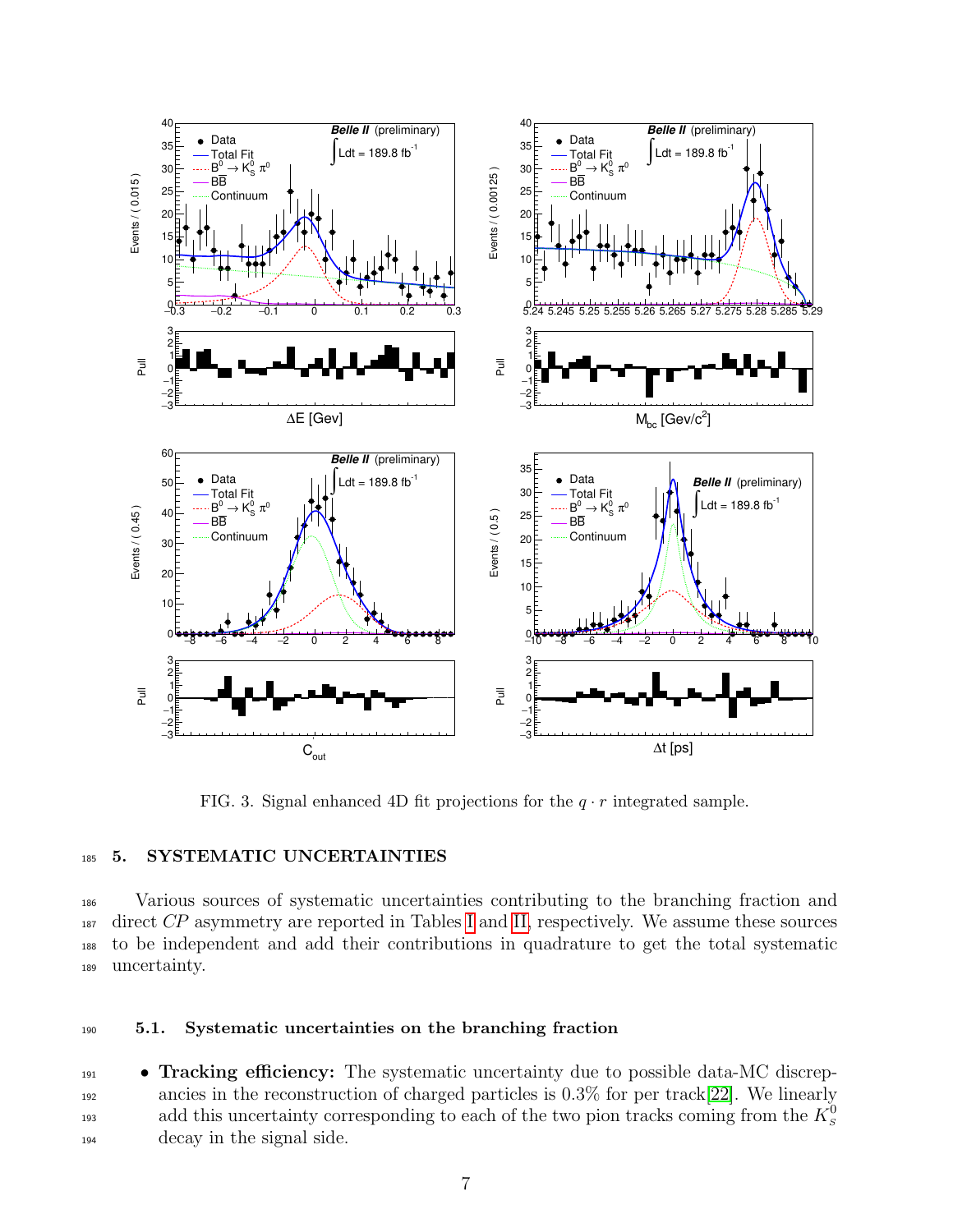$\bullet \ \textbf{\textit{K}}_{S}^{\bm{0}}$  reconstruction efficiency: From a data-MC comparison of the  $K_{S}^0$  yield, we find that the ratio of  $K_S^0$  reconstruction efficiency changes almost linearly as a function of its  $197$  flight length [\[22\]](#page-11-14). We apply an uncertainty of 0.4% for each centimeter of the average flight length of  $K_s^0$  candidates resulting in a 4.2% total systematic uncertainty.

 $\bullet \; \pi^0$  reconstruction efficiency: We estimate the systematic uncertainty due to possible data-MC discrepancies in the  $\pi^0$  reconstruction and selection using inclusive decay samples of  $D^0 \to K^-\pi^+\pi^0$  and  $D^0 \to K^-\pi^+$ . The data-MC efficiency ratio is found <sup>202</sup> to be close to unity with an uncertainty of 7.5%, which we assign as the systematic <sup>203</sup> uncertainty.

- <sup>204</sup> Continuum suppression efficiency: We evaluate possible data-MC differences 205 in the continuum-suppression efficiency using a control sample of  $B^+ \to \overline{D}^0$   $\to$ 206  $K^+\pi^-\pi^0\pi^+$ . As the ratio of efficiency obtained in data and simulation is close <sup>207</sup> to unity, the statistical uncertainty on the efficiency ratio (1.6%) is assigned as the <sup>208</sup> systematic uncertainty.
- $\bullet$  BB pair counting: An overall uncertainty of 3.2% is taken as a systematic uncertainty on the number of  $B\overline{B}$  used, which includes the uncertainty on the  $\Upsilon(4S) \to B^0 \overline{B}{}^0$ 210  $b$ ranching fraction  $(f^{00})$ , cross section, integrated luminosity, and potential shifts from <sup>212</sup> the peak CM energy during run periods.
- <sup>213</sup> Signal and background modeling: The uncertainties due to signal PDF shape are estimated by varying the correction factors by  $\pm 1\sigma$  of their statistical uncertainty. <sup>215</sup> Similarly, the uncertainties due to background PDF shape are calculated by varying all fixed parameters by  $\pm 1\sigma$ , determined from MC component fit. We fix the  $M_{\rm bc}$ <sup>217</sup> ARGUS endpoint to the value obtained from the sideband data. Later we vary it by  $\pm 1\sigma$  (according to the error in data) to assign a systematic uncertainty.

 • Fit bias: Potential fit bias is checked by performing an ensemble test comprising 1000 pseudoexperiments in which signal events are drawn from the corresponding <sup>221</sup> MC sample and background events are generated according to their PDF shapes. We calculate the mean shift of signal yield from the input value and assign it as a systematic uncertainty.

• Physics parameters: Physics parameters  $\tau_{B^0}$ ,  $\Delta m_d$ , and  $\mathcal{S}_{CP}$  are fixed to their world <sup>225</sup> average values in the fit. The systematic uncertainty is thus estimated by varying their 226 uncertainties by  $\pm 1\sigma$ .

## 227 5.2. Systematic uncertainties on  $\mathcal{A}_{CP}$

- **Flavor tagging:** Systematic error due to uncertainties in the wrong tag fraction is estimated by varying the parameters individually for each  $q \cdot r$  region by their  $1\sigma$ <sup>230</sup> uncertainties.
- <sup>231</sup> Resolution function: Systematic error due to uncertainties in the resolution function 232 is estimated by varying each resolution parameter obtained from data by their  $1\sigma$ <sup>233</sup> uncertainties.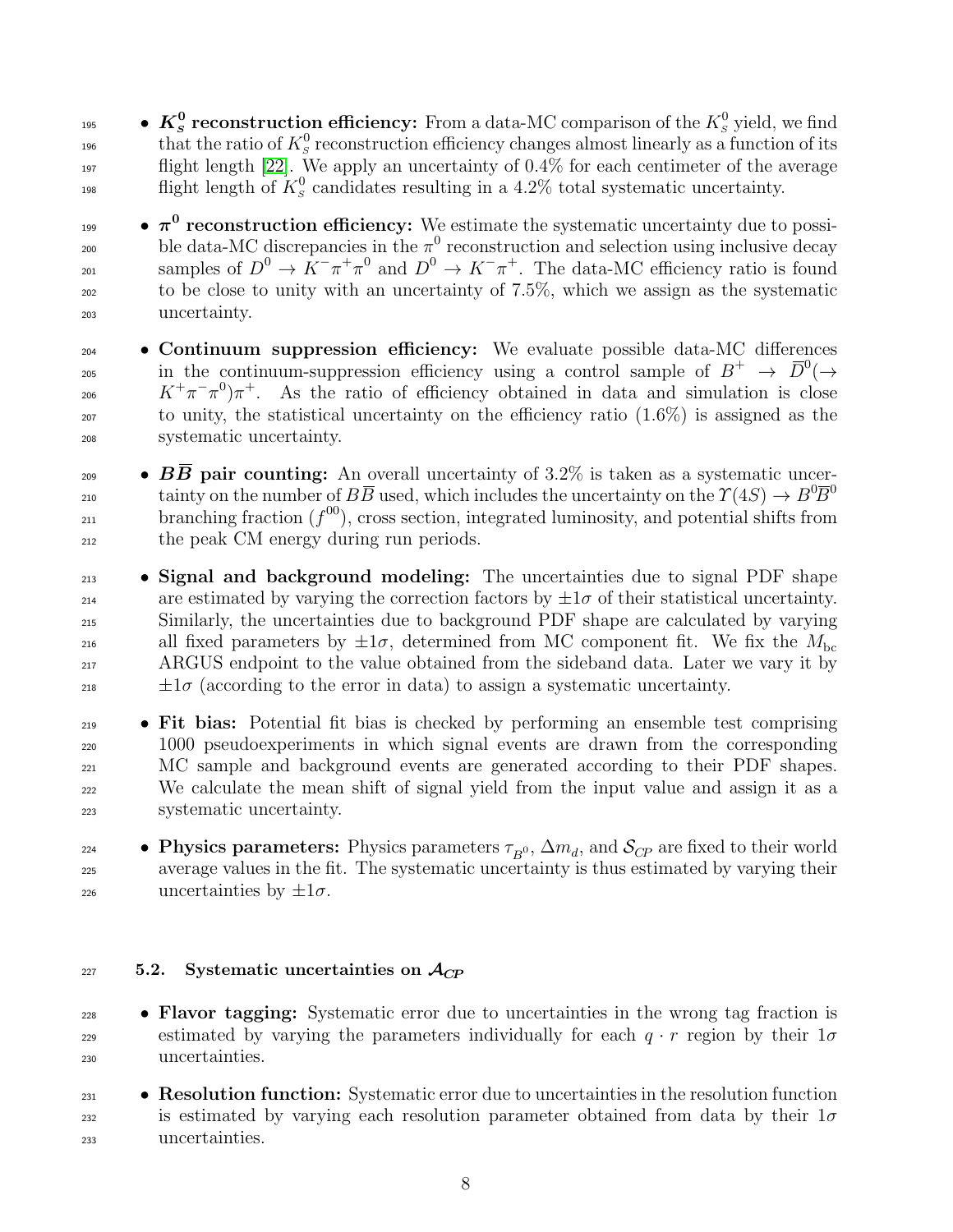| Source                            | $\delta\mathcal{B}$ (%) |
|-----------------------------------|-------------------------|
| Tracking efficiency               | 0.6                     |
| $K_s^0$ reconstruction efficiency | 4.2                     |
| $\pi^0$ reconstruction efficiency | 7.5                     |
| Continuum suppression efficiency  | 1.6                     |
| Number of $B\overline{B}$ events  | 3.2                     |
| Signal modeling                   | 1.0                     |
| Background modeling               | 0.9                     |
| Possible fit bias                 | 2.0                     |
| Physics parameters                | 0.4                     |
| Total                             |                         |

<span id="page-8-0"></span>TABLE I. List of systematic uncertainties contributing to the measured branching fraction.

- Physics parameters: Physics parameters  $\tau_{B^0}$ ,  $\Delta m_d$ , and  $\mathcal{S}_{CP}$  are fixed to their world <sup>235</sup> average in the fit. Therefore, the systematic uncertainty is estimated by varying their <sup>236</sup> uncertainties by  $\pm 1\sigma$ .
- $\bullet$  B decay background asymmetry: In the nominal fit, we assume the charmless B <sup>238</sup> decay background to be CP symmetric. However, there could be a nontrivial asym-<sup>239</sup> metry arising due to this component. To take such possibility into account, we use an 240 alternative  $\Delta t$  PDF given by

$$
\mathcal{P}_{B\overline{B}}(\Delta t, q) = \frac{e^{-|\Delta t|/\tau_{B^0}}}{4\tau_{B^0}} [1 + q\{\mathcal{A}_{CP}\cos(\Delta m_d \Delta t) + \mathcal{S}_{CP}\sin(\Delta m_d \Delta t)\}] \otimes R_{B\overline{B}}, \tag{7}
$$

<sup>241</sup> instead of the exponential function. We perform two different fits by setting  $\mathcal{S}_{CP}$  to either +1 or −1, and  $\mathcal{A}_{CP} = 0.0$ . We then calculate the deviations in  $\mathcal{A}_{CP}$  value from <sup>243</sup> the nominal fit. These deviations are assigned as a systematic uncertainty due to <sup>244</sup> B decay background asymmetry. We estimate this systematic in  $B^0 \to J/\psi K^0_S$  data <sup>245</sup> themselves.

- <sup>246</sup> Fit bias: Potential fit bias is checked by performing an ensemble test comprising <sup>247</sup> 1000 pseudoexperiments in which signal events are drawn from the corresponding MC <sup>248</sup> sample and background events are generated according to their PDF shapes. We calculate the mean shift of  $\mathcal{A}_{CP}$  from its input value and assign it as a systematic <sup>250</sup> uncertainty.
- <sup>251</sup> **Tag-side interference:** Systematic uncertainties arising from unaccounted for tag-<sup>252</sup> side interference effects are taken from Ref. [\[23\]](#page-11-15).
- <sup>253</sup> Signal and background modeling: The uncertainties due to signal and background <sup>254</sup> PDF shape are estimated in a manner similar to the branching fraction case.
- $\bullet$  VXD misalignment: The systematic uncertainty is taken from Ref. [\[24\]](#page-11-16).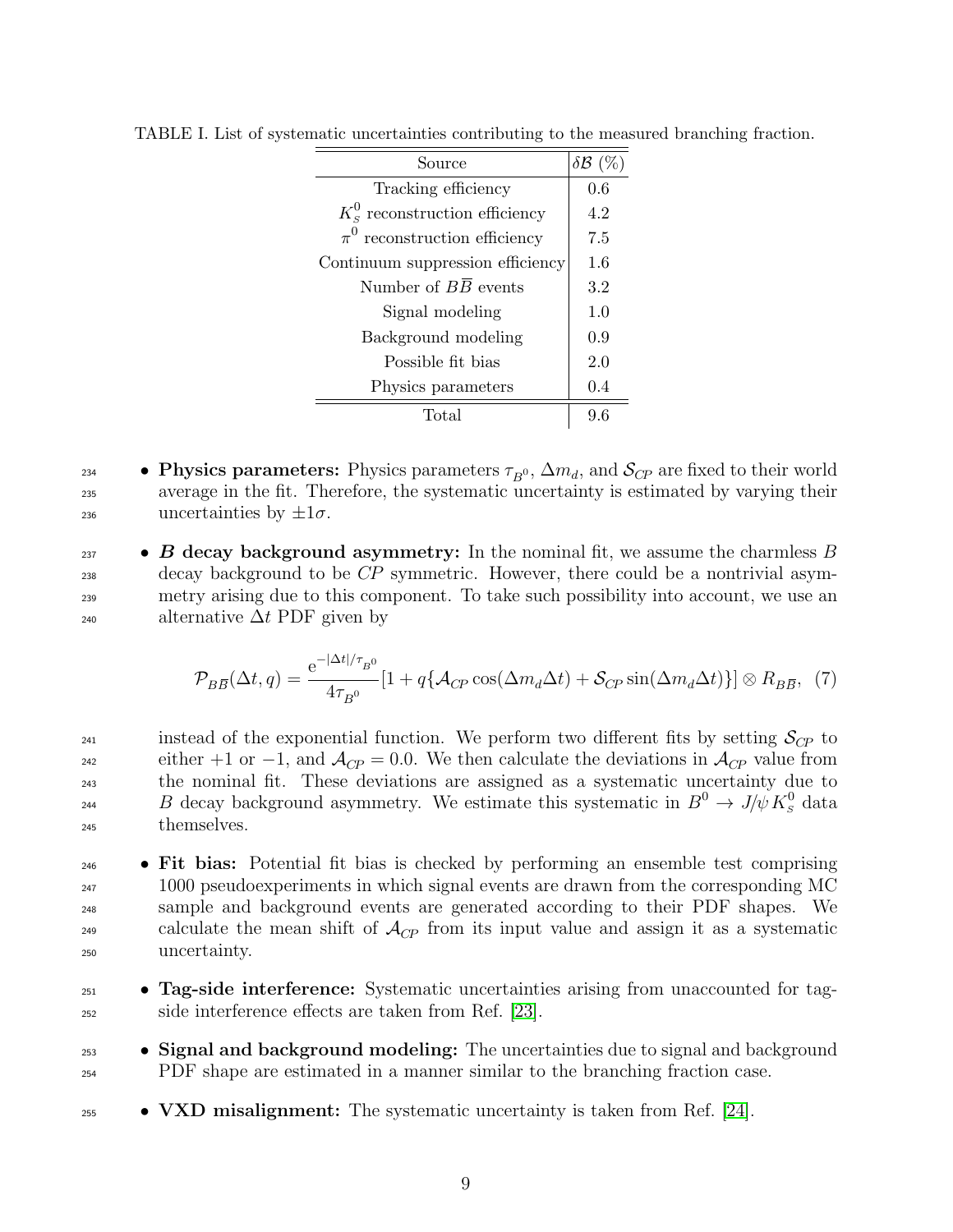<span id="page-9-0"></span>

| Source                       |       |
|------------------------------|-------|
| Flavor tagging               | 0.040 |
| Resolution function          | 0.050 |
| Physics parameter            | 0.021 |
| B decay background asymmetry | 0.002 |
| Possible fit bias            | 0.010 |
| Tag-side interference        | 0.038 |
| Background modeling          | 0.004 |
| Signal modeling              | 0.015 |
| VXD misalignment             | 0.033 |
| Total                        |       |

TABLE II. List of systematic uncertainties contributing to  $\mathcal{A}_{CP}$ .

### <sup>256</sup> 6. RESULTS AND SUMMARY

<sup>257</sup> We report measurements of the branching fraction and direct CP asymmetry based on 258 189.8 fb<sup>-1</sup> data sample collected near the  $\widetilde{\Upsilon}(4S)$  resonance by the Belle II detector. The to  $\Delta_{CP}$  =  $-0.41^{+0.30}_{-0.32} \text{(stat)} \pm 0.09 \text{(syst)}$  and  $\mathcal{B}(B^0 \to B^0)$ <sub>260</sub>  $K^0(\pi^0) = [11.0 \pm 1.2(\text{stat}) \pm 1.0(\text{syst})] \times 10^{-6}$ . This is the first measurement of  $\mathcal{A}_{CP}$  in  $B^0 \to K^0 \pi^0$  decays by Belle II performed with a time-dependent analysis. The results agree <sup>262</sup> with previous determinations [\[21\]](#page-11-13).

### <sup>263</sup> 7. ACKNOWLEDGEMENT

 We thank the SuperKEKB group for the excellent operation of the accelerator; the KEK cryogenics group for the efficient operation of the solenoid; the KEK computer group for on- site computing support; and the raw-data centers at BNL, DESY, GridKa, IN2P3, and INFN for off-site computing support. This work was supported by the following funding sources: Science Committee of the Republic of Armenia Grant No. 20TTCG-1C010; Australian Research Council and research grant Nos. DP180102629, DP170102389, DP170102204, DP150103061, FT130100303, FT130100018, and FT120100745; Austrian Federal Ministry of Education, Science and Research, Austrian Science Fund No. P 31361-N36, and Horizon 2020 ERC Starting Grant no. 947006 "InterLeptons"; Natural Sciences and Engineering Research Council of Canada, Compute Canada and CANARIE; Chinese Academy of Sci- ences and research grant No. QYZDJ-SSW-SLH011, National Natural Science Foundation of China and research grant Nos. 11521505, 11575017, 11675166, 11761141009, 11705209, and 11975076, LiaoNing RevitaJHEP 10 (2014) 165lization Talents Program under con- tract No. XLYC1807135, Shanghai Municipal Science and Technology Committee under contract No. 19ZR1403000, Shanghai Pujiang Program under Grant No. 18PJ1401000, and the CAS Center for Excellence in Particle Physics (CCEPP); the Ministry of Educa- tion, Youth and Sports of the Czech Republic under Contract No. LTT17020 and Charles University grants SVV 260448 and GAUK 404316; European Research Council, 7th Frame- work PIEF-GA-2013-622527, Horizon 2020 ERC-Advanced Grants No. 267104 and 884719, Horizon 2020 ERC-Consolidator Grant No. 819127, Horizon 2020 Marie Sklodowska-Curie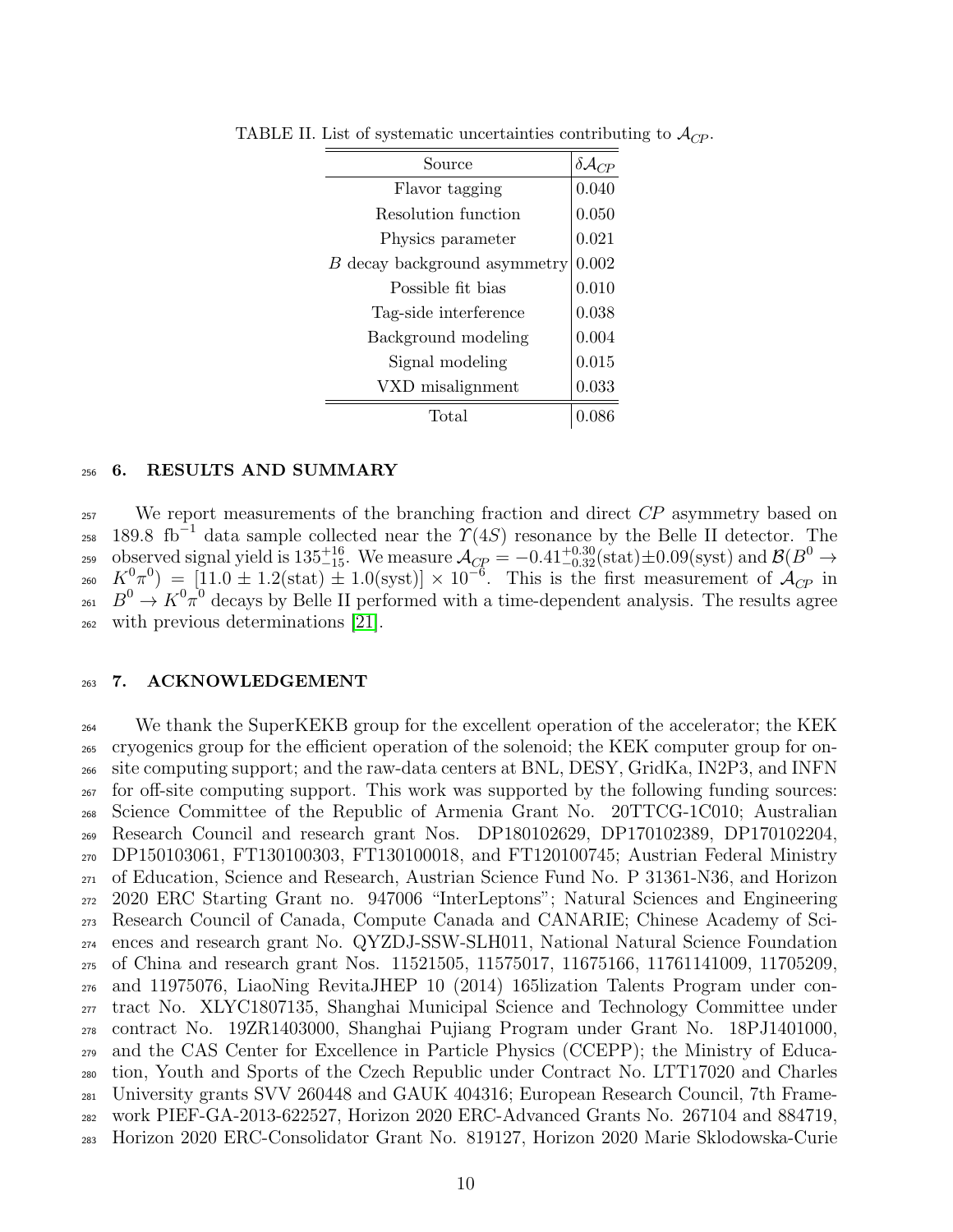grant agreement No. 700525 'NIOBE,' and Horizon 2020 Marie Sklodowska-Curie RISE project JENNIFER2 grant agreement No. 822070 (European grants); L'Institut National de Physique Nucl´eaire et de Physique des Particules (IN2P3) du CNRS (France); BMBF, DFG, HGF, MPG, and AvH Foundation (Germany); Department of Atomic Energy under Project Identification No. RTI 4002 and Department of Science and Technology (India); Israel Sci- ence Foundation grant No. 2476/17, United States-Israel Binational Science Foundation grant No. 2016113, and Israel Ministry of Science grant No. 3-16543; Istituto Nazionale di Fisica Nucleare and the research grants BELLE2; Japan Society for the Promotion of Science, Grant-in-Aid for Scientific Research grant Nos. 16H03968, 16H03993, 16H06492, 16K05323, 17H01133, 17H05405, 18K03621, 18H03710, 18H05226, 19H00682, 26220706, and 26400255, the National Institute of Informatics, and Science Information NETwork 5 (SINET5), and the Ministry of Education, Culture, Sports, Science, and Technology (MEXT) of Japan; National Research Foundation (NRF) of Korea Grant Nos. 2016R1- D1A1B01010135, 2016R1D1A1B02012900, 2018R1A2B3003643, 2018R1A6A1A06024970, 2018R1D1A1B07047294, 2019K1A3A7A09033840, and 2019R1I1A3A01058933, Radiation Science Research Institute, Foreign Large-size Research Facility Application Supporting project, the Global Science Experimental Data Hub Center of the Korea Institute of Science and Technology Information and KREONET/GLORIAD; Universiti Malaya RU grant, Akademi Sains Malaysia and Ministry of Education Malaysia; Frontiers of Sci- ence Program contracts FOINS-296, CB-221329, CB-236394, CB-254409, and CB-180023, and SEP-CINVESTAV research grant 237 (Mexico); the Polish Ministry of Science and Higher Education and the National Science Center; the Ministry of Science and Higher Education of the Russian Federation, Agreement 14.W03.31.0026, and the HSE Univer- sity Basic Research Program, Moscow; University of Tabuk research grants S-0256-1438 and S-0280-1439 (Saudi Arabia); Slovenian Research Agency and research grant Nos. J1- 9124 and P1-0135; Agencia Estatal de Investigacion, Spain grant Nos. FPA2014-55613-P and FPA2017-84445-P, and CIDEGENT/2018/020 of Generalitat Valenciana; Ministry of Science and Technology and research grant Nos. MOST106-2112-M-002-005-MY3 and MOST107-2119-M-002-035-MY3, and the Ministry of Education (Taiwan); Thailand Cen- ter of Excellence in Physics; TUBITAK ULAKBIM (Turkey); Ministry of Education and Science of Ukraine; the US National Science Foundation and research grant Nos. PHY- 1807007 and PHY-1913789, and the US Department of Energy and research grant Nos. DE-AC06-76RLO1830, DE-SC0007983, DE-SC0009824, DE-SC0009973, DE-SC0010073, DE-SC0010118, DE-SC0010504, DE-SC0011784, DE-SC0012704, DE-SC0021274; and the Vietnam Academy of Science and Technology (VAST) under grant DL0000.05/21-23.

- <span id="page-10-2"></span>[3] M. Gronau, Phys. Lett. B 627, 82 (2005).
- <span id="page-10-3"></span> $323 \quad [4]$  Y. Chao et al. (Belle Collaboration), Phys. Rev. D 69, 111102 (2004).
- <span id="page-10-4"></span>[5] K. F. Chen et al. (Belle Collaboration), Phys. Rev. D 72, 012004 (2005).
- <span id="page-10-5"></span>[6] B. Aubert et al. (BaBar Collaboration), Phys. Rev. Lett. 93, 131805 (2004).
- <span id="page-10-6"></span>[7] B. Aubert et al. (BaBar Collaboration), Phys. Rev. D 71, 111102 (2005).

<span id="page-10-0"></span>[1] E. Kou et al. (Belle II Collaboration), PTEP 2019, 123C01 (2019), [arXiv-1808.10567.](https://arxiv.org/abs/1808.10567)

<span id="page-10-1"></span> [2] N. Cabibbo, Phys. Rev. Lett. 10, 531 (1963); M. Kobayashi and T. Maskawa, Prog. Theor.  $_{321}$  Phys. 49, 652 (1973).